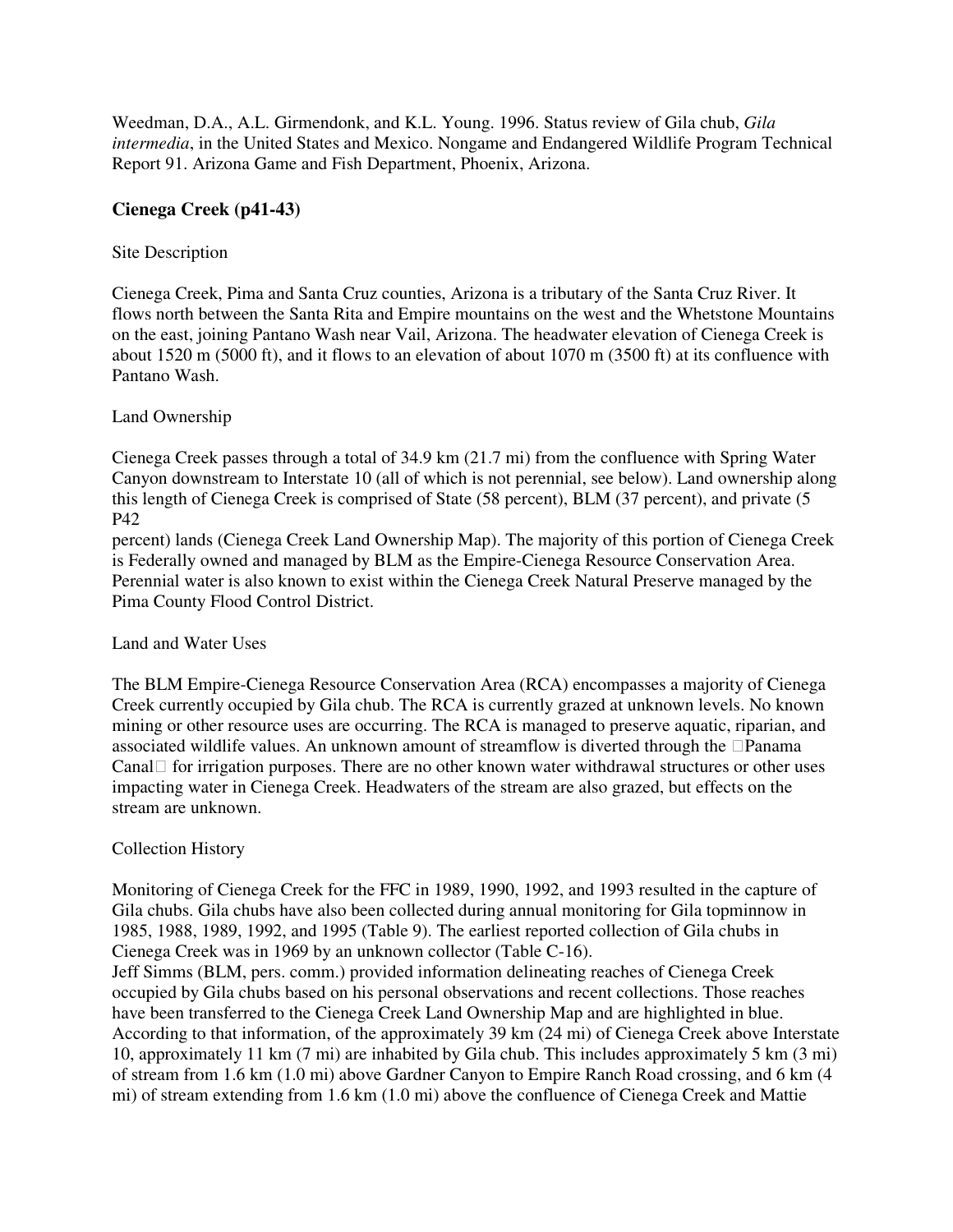Canyon downstream to The Narrows, as well as the lowest 1.6 km (1.0 mi) of stream in Mattie Canyon.

## Recent Survey Results

Cienega Creek was not surveyed for this project. Sufficient information exists to summarize the present status of the Gila chub, but not decreases in range or abundance in Cienega Creek. Status, Threats, and Management Recommendations

**Stable-Secure**. Historical distribution and abundance information is insufficient to determine decreases in range or population abundance. Karen Simms (unpublished manuscript) conducted a survey from 1988 to 1990 of the Cienega Creek watershed to determine the presence of nonnative fishes in the watershed. The report identified 246 water sources within the BLM Empire/Cienega Planning Area, of which 86 were sampled. Only two water sources were found to have nonnative P43

fishes (largemouth bass, bluegill, goldfish, smallmouth bass, and catfish). These nonnatives were found in tanks on private land a significant distance from Cienega Creek, therefore Simms concluded that nonnative emigration from these areas into Cienega Creek was not a threat. The final results of that survey indicated a fairly low threat of exotic fish contamination from migration or surreptitious introduction from local sources. Simms concluded the most likely source of nonnatives would be by people stocking them from outside the watershed.

Jeff Simms (BLM, pers. comm.) believes that the chub population is healthy and that pool habitat is abundant and stable. Headcut erosion has occurred that could potentially threaten approximately 4 km (3 mi) of chub habitat. BLM has taken steps to eliminate that threat (constructed instream erosion control structures). The greatest threat to this chub population continues to be the potential for illegal introduction of nonnatives from outside the watershed. Areas of Cienega Creek downstream of Interstate 10 managed by Pima County are controlled access only, and may provide future habitat for the reintroduction of Gila topminnow and Gila chub.

Table 9. Relative abundance of fishes collected during FFC and Gila topminnow monitoring in Cienega Creek, Santa Cruz County, Arizona in 1985-1995. Data are from AGFD NFDB. Species code abbreviations are defined in Appendix A.

| Date   | Location                                                                       | Project           | <b>Fish collected</b><br>$\frac{1}{2}$ relative<br>abundance) | N collected |
|--------|--------------------------------------------------------------------------------|-------------------|---------------------------------------------------------------|-------------|
| 850731 | Cienega Creek,<br>31 49'30"<br>110 34'10"                                      | Topminnow<br>Mon. | POOC AGCH<br><b>GIIN</b>                                      | unknown     |
| 880818 | T18S R17E S. 23<br>NE4 NE4                                                     | Topminnow<br>Mon. | POOC (57%),<br>AGCH (39%),<br>GIIN $(3\%)$                    | $n=376$     |
| 890724 | T18S R17E S.12<br>& 35<br>T <sub>19</sub> S R <sub>17</sub> E S <sub>.10</sub> | Topminnow<br>Mon. | POOC (54%),<br>AGCH (40%),<br>GIIN $(6\%)$                    | $n=946$     |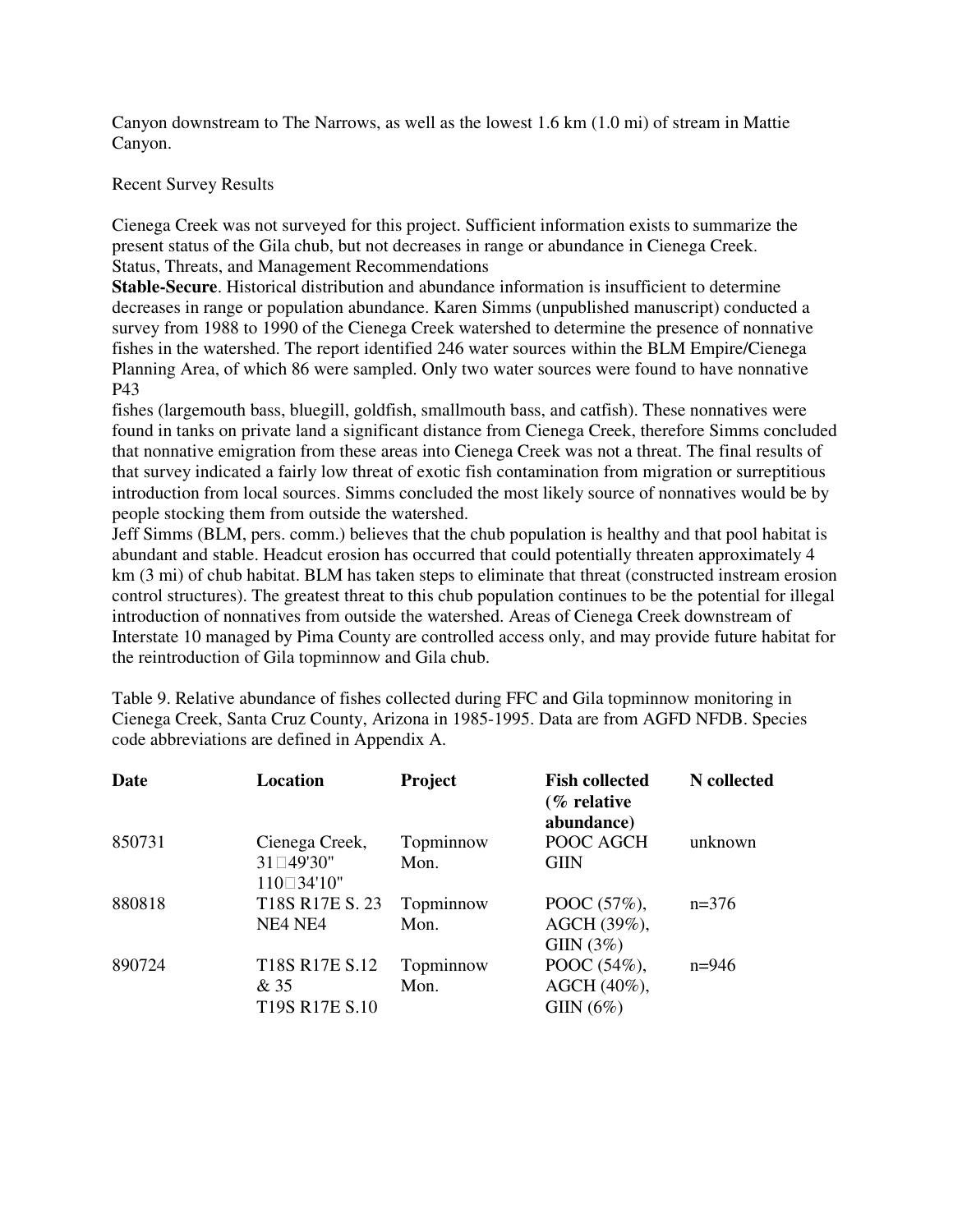| Date   | Location                                                                                         | Project                | <b>Fish collected</b><br>(% relative<br>abundance) | N collected |
|--------|--------------------------------------------------------------------------------------------------|------------------------|----------------------------------------------------|-------------|
| 891021 | T18S R17E S. 23<br>NE4 SW4                                                                       | <b>Fall Fish Count</b> | POOC (88%),<br>AGCH (12%),<br>GIN(<1%)             | $n=2589$    |
| 901121 | T18S R17E S. 23<br>SE4 SW4<br>T19S R17E S. 10<br>NE <sub>4</sub><br>T19.5S R17E S.<br>15 SE4 SE4 | <b>Fall Fish Count</b> | POOC (71%),<br>AGCH (29%),<br>GIN(<1%)             | $n = 717$   |
| 920618 | T19S R17E S. 10<br>NE <sub>4</sub>                                                               | Topminnow<br>Mon.      | POOC (100%)                                        | $n=69$      |
| 921027 | T18S R17E S. 12<br>NE <sub>4</sub>                                                               | <b>Fall Fish Count</b> | $GIN (55\%),$<br>AGCH (36%),<br>POOC (9%)          | $n=94$      |
| 921028 | T <sub>19</sub> S R <sub>17</sub> E S. 15<br>SE4 SE4                                             | <b>Fall Fish Count</b> | POOC (99%),<br>$GIN(\langle 1\% )$                 | $n=3224$    |
| 921031 | T19S R17E S. 10<br>NE4 SE4<br>T19S R17E S. 3<br>NE4 SE4                                          | <b>Fall Fish Count</b> | POOC (97%),<br>AGCH (3%),<br>$GIN(\langle 1\% )$   | $n=7501$    |
| 921110 | T18S R17E S. 13<br>NE4 NW4                                                                       | <b>Fall Fish Count</b> | AGCH (72%),<br>POOC (27%),<br>GIIN $(1\%)$         | $n=71$      |
| 931012 | T19S R17E S. 15<br>SE4 SE4                                                                       | <b>Fall Fish Count</b> | POOC (98%),<br>GIN(2%)                             | $n=794$     |
| 931013 | T19S R17E S. 10<br>NE4 SE4<br>T19S R17E S. 3<br>NE4 SE4                                          | <b>Fall Fish Count</b> | AGCH (61%),<br>POOC (39%)                          | $n = 896$   |
| 931014 | T18S R17E S.<br>23 SW4 NE4<br>T18S R17E S.<br>23 NE4 SE4                                         | <b>Fall Fish Count</b> | AGCH (89%),<br>POOC (11%),<br>GIIN $(2\%)$         | $n=1724$    |
| 931015 | T18S R17E S.<br><b>13 NE4 NW4</b><br>T18S R17E S.<br>12 NE4 SE4                                  | <b>Fall Fish Count</b> | AGCH (99%),<br>GIIN $(1\%)$                        | $n=370$     |
| 931028 | T19S R17E S.<br><b>15 NE4 NE4</b>                                                                | <b>Fall Fish Count</b> | POOC (78%),<br>GIIN (14%),<br>AGCH(8%)             | $n=450$     |